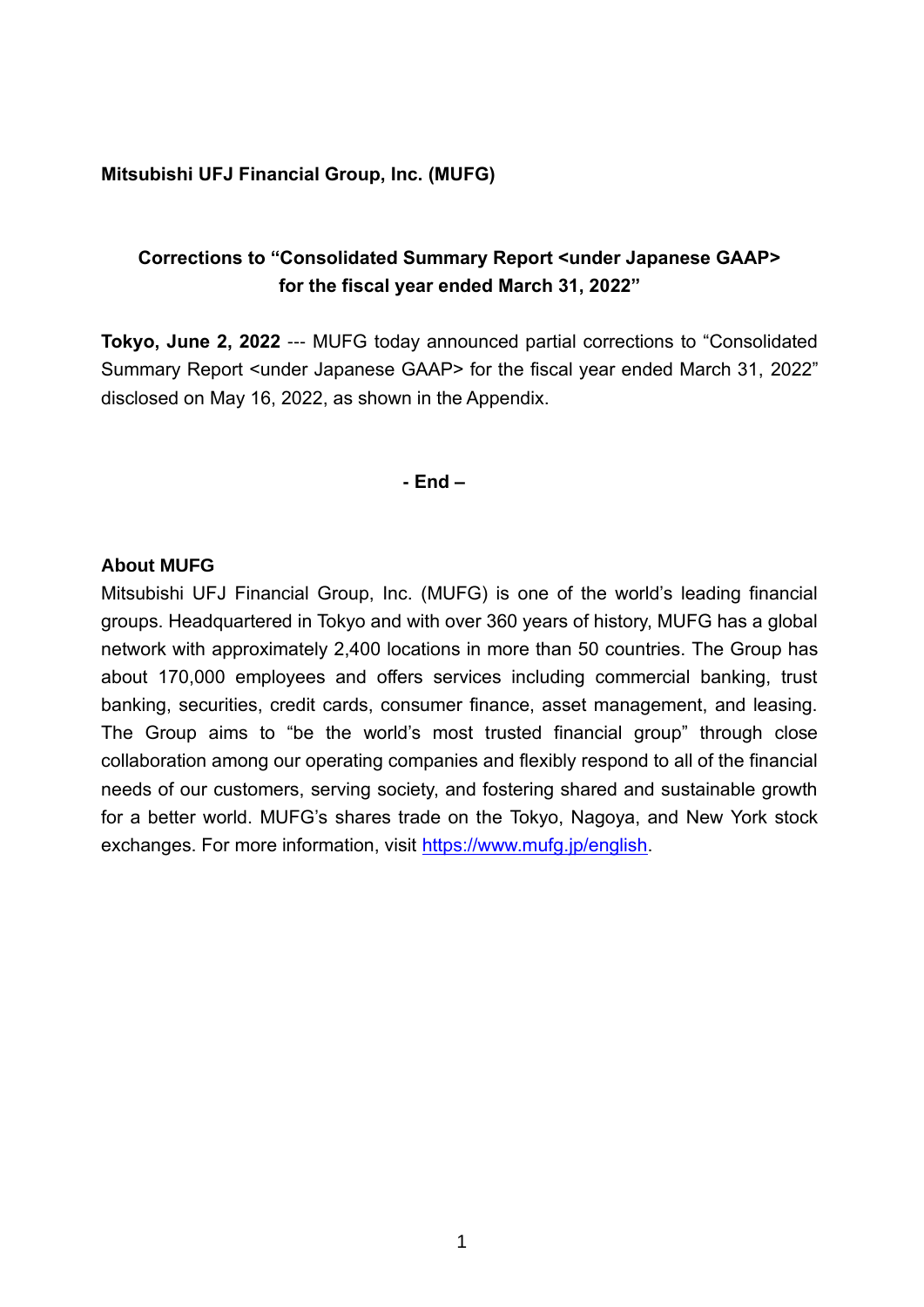### **Corrections:**

# **Consolidated Summary Report <under Japanese GAAP> for the fiscal year ended March 31, 2022 (Summary information)**

### **1. Consolidated Financial Data for the Fiscal Year ended March 31, 2022**

### **(3) Cash Flows**

### \* The corrected figures are underlined.

#### (Before Correction)

|                          | Cash Flows from             | Cash Flows from             | Cash Flows from             | Cash and Cash Equivalents |
|--------------------------|-----------------------------|-----------------------------|-----------------------------|---------------------------|
|                          | <b>Operating Activities</b> | <b>Investing Activities</b> | <b>Financing Activities</b> | at the end of the period  |
| <b>Fiscal year ended</b> | million yen                 | million yen                 | million yen                 | million yen               |
| March 31, 2022           | 9,635,443                   | (2,202,726)                 | (875, 972)                  | 110,763,205               |
| March 31, 2021           | 34,904,946                  | (10,140,343)                | (436,071)                   | 102,980,711               |

#### (After Correction)

|                          | Cash Flows from             | Cash Flows from             | Cash Flows from             | Cash and Cash Equivalents |
|--------------------------|-----------------------------|-----------------------------|-----------------------------|---------------------------|
|                          | <b>Operating Activities</b> | <b>Investing Activities</b> | <b>Financing Activities</b> | at the end of the period  |
| <b>Fiscal year ended</b> | million yen                 | million yen                 | million yen                 | million yen               |
| March 31, 2022           | 9,839,899                   | (2,202,726)                 | (1,080,428)                 | 110,763,205               |
| March 31, 2021           | 34.904.946                  | (10, 140, 343)              | (436.071)                   | 102,980,711               |

## **Consolidated Summary Report <under Japanese GAAP> for the fiscal year ended March 31, 2022 (page 11-12)**

### **3. Consolidated Financial Statements and Notes**

### **(4) Consolidated Statements of Cash Flows**

### \* The corrected figures are underlined.

#### (Before Correction)

| (in millions of yen)                                                | March 31, 2021 | For the fiscal year ended For the fiscal year ended<br>March 31, 2022 |
|---------------------------------------------------------------------|----------------|-----------------------------------------------------------------------|
| Cash flows from operating activities:                               |                |                                                                       |
| Profits before income taxes                                         | 1,042,036      | 1,489,857                                                             |
| Depreciation and amortization                                       | 338,617        | 345,199                                                               |
| Impairment losses                                                   | 41,240         | 174,133                                                               |
| Amortization of goodwill                                            | 16,833         | 18,051                                                                |
| Equity in losses (gains) of equity method investees                 | (321,761)      | (441, 595)                                                            |
| Increase (decrease) in allowance for credit losses                  | 216,270        | 96,652                                                                |
| Increase (decrease) in reserve for bonuses                          | 8,477          | 15,217                                                                |
| Increase (decrease) in reserve for bonuses to directors             | 410            | (18)                                                                  |
| Increase (decrease) in reserve for stocks payment                   | (383)          | (2, 477)                                                              |
| Decrease (increase) in net defined benefit assets                   | (387,415)      | (106, 980)                                                            |
| Increase (decrease) in net defined benefit liabilities              | 2,247          | 645                                                                   |
| Increase (decrease) in reserve for retirement benefits to directors | (185)          | (60)                                                                  |
| Increase (decrease) in reserve for loyalty award credits            | (12, 357)      | (540)                                                                 |
| Increase (decrease) in reserve for contingent losses                | (26, 234)      | 47,681                                                                |
| Interest income recognized on statement of income                   | (2,678,691)    | (2,587,445)                                                           |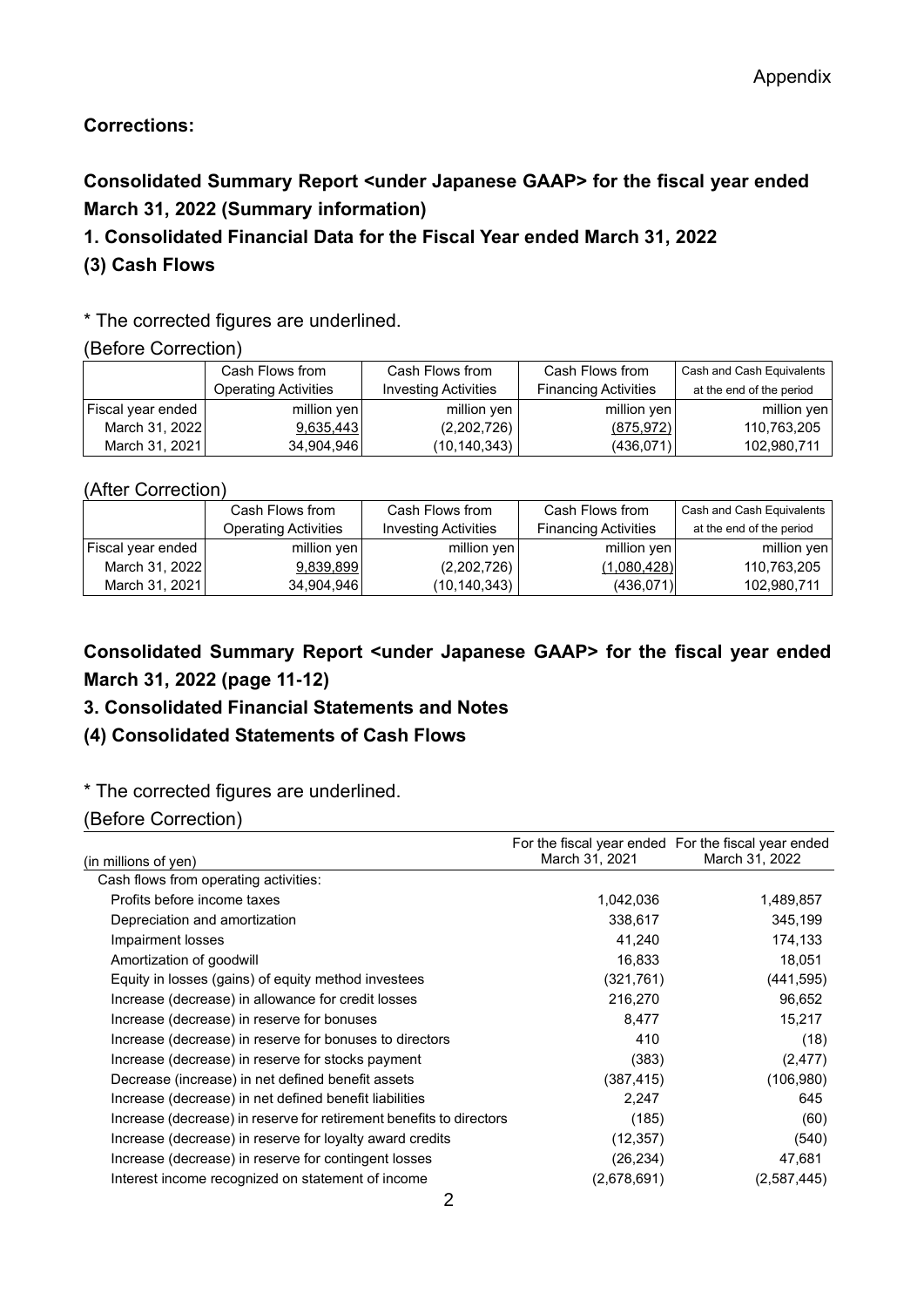## Appendix

| Interest expenses recognized on statement of income                               | 773,719       | 543,957       |
|-----------------------------------------------------------------------------------|---------------|---------------|
| Losses (gains) on securities                                                      | (240, 645)    | (225, 395)    |
| Losses (gains) on money held in trust                                             | 56,796        | 21,347        |
| Foreign exchange losses (gains)                                                   | (1,270,550)   | (2,788,581)   |
| Losses (gains) on sales of fixed assets                                           | (16, 630)     | (16, 862)     |
| Net decrease (increase) in trading assets                                         | (531, 184)    | 3,575,115     |
| Net increase (decrease) in trading liabilities                                    | 52,686        | (2,045,592)   |
| Adjustment of unsettled trading accounts                                          | 555,568       | 793,285       |
| Net decrease (increase) in loans and bills discounted                             | 1,092,978     | (2, 101, 763) |
| Net increase (decrease) in deposits                                               | 24,839,332    | 3,015,798     |
| Net increase (decrease) in negotiable certificates of deposit                     | 327,904       | 2,822,861     |
| Net increase (decrease) in borrowed money (excluding                              |               |               |
| subordinated borrowings)                                                          | 6,621,372     | 573,366       |
| Net decrease (increase) in call loans and bills bought and others                 | 10,364,263    | 1,110,169     |
| Net decrease (increase) in receivables under securities<br>borrowing transactions | 15,787        | (977, 957)    |
| Net increase (decrease) in call money and bills sold and others                   | (8, 133, 589) | 2,166,231     |
| Net increase (decrease) in commercial papers                                      | (347, 748)    | 288,342       |
| Net increase (decrease) in payables under securities lending                      |               |               |
| transactions                                                                      | (214, 910)    | 227,626       |
| Net decrease (increase) in foreign exchanges (assets)                             | (181, 308)    | (365, 896)    |
| Net increase (decrease) in foreign exchanges (liabilities)                        | (115,966)     | 75,450        |
| Net increase (decrease) in short-term bonds payable                               | 80,706        | 273,801       |
| Net increase (decrease) in issuance and redemption of                             |               |               |
| unsubordinated bonds payable                                                      | (287,095)     | 917,007       |
| Net increase (decrease) in due to trust accounts                                  | 1,409,881     | 1,602,553     |
| Interest income (cash basis)                                                      | 2,821,239     | 2,657,591     |
| Interest expenses (cash basis)                                                    | (844, 633)    | (546, 500)    |
| <b>Others</b>                                                                     | (50, 656)     | (759, 464)    |
| Sub-total                                                                         | 35,016,420    | 9,884,813     |
| Income taxes                                                                      | (236, 321)    | (300, 616)    |
| Refund of income taxes                                                            | 124,847       | 51,246        |
| Net cash provided by (used in) operating activities                               | 34,904,946    | 9,635,443     |
|                                                                                   |               |               |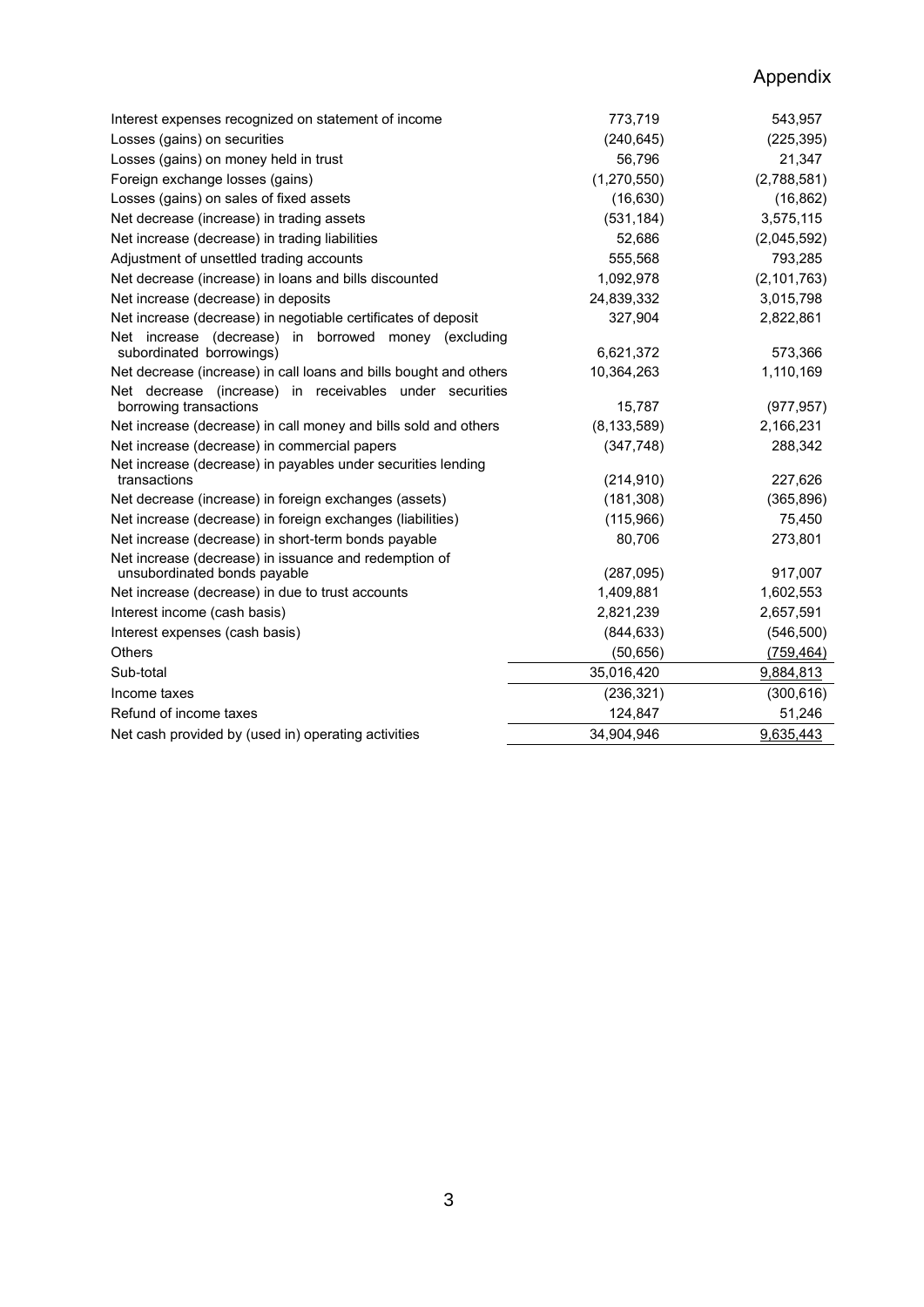## Appendix

|                                                                                                      | March 31, 2021       | For the fiscal year ended For the fiscal year ended<br>March 31, 2022 |
|------------------------------------------------------------------------------------------------------|----------------------|-----------------------------------------------------------------------|
| (in millions of yen)<br>Cash flows from investing activities:                                        |                      |                                                                       |
| Purchases of securities                                                                              | (116, 742, 577)      | (97, 893, 977)                                                        |
| Proceeds from sales of securities                                                                    | 65,188,712           | 60,280,489                                                            |
| Proceeds from redemption of securities                                                               | 42,121,240           | 36,458,516                                                            |
| Payments for increase in money held in trust                                                         | (1,241,659)          | (1, 165, 165)                                                         |
| Proceeds from decrease in money held in trust                                                        | 901,330              | 1,110,030                                                             |
| Purchases of tangible fixed assets                                                                   | (133, 671)           | (101, 275)                                                            |
|                                                                                                      |                      | (282, 728)                                                            |
| Purchases of intangible fixed assets<br>Proceeds from sales of tangible fixed assets                 | (263, 119)<br>49,226 |                                                                       |
|                                                                                                      |                      | 82,256<br>1,277                                                       |
| Proceeds from sales of intangible fixed assets                                                       | 8,223                |                                                                       |
| Payments for transfer of businesses                                                                  |                      | (724, 428)                                                            |
| Payments for acquisition of businesses<br>Proceeds from transfer of businesses                       | (520)                |                                                                       |
|                                                                                                      |                      | 33,038                                                                |
| Payments for acquisition of subsidiaries' equity affecting the<br>scope of consolidation             | (23, 239)            | (1, 165)                                                              |
| Proceeds from sales of subsidiaries' equity affecting the scope                                      |                      |                                                                       |
| of consolidation                                                                                     |                      | 2,813                                                                 |
| <b>Others</b>                                                                                        | (4, 289)             | (2,409)                                                               |
| Net cash provided by (used in) investing activities                                                  | (10, 140, 343)       | (2,202,726)                                                           |
| Cash flows from financing activities:                                                                |                      |                                                                       |
| Proceeds from subordinated borrowings                                                                | 20,000               |                                                                       |
| Repayments of subordinated borrowings                                                                | (21,000)             |                                                                       |
| Proceeds from issuance of subordinated bonds payable and<br>bonds with warrants                      | 272,742              | 226,091                                                               |
| Payments for redemption of subordinated bonds payable and<br>bonds with warrants                     | (381, 454)           | (789, 480)                                                            |
| Proceeds from issuance of common stock to non-controlling                                            |                      |                                                                       |
| shareholders                                                                                         | 4,856                | 3,569                                                                 |
| Repayments to non-controlling shareholders                                                           | (23)                 |                                                                       |
| Dividends paid by MUFG                                                                               | (321, 772)           | (334, 619)                                                            |
| Dividends paid by subsidiaries to non-controlling shareholders                                       | (14, 826)            | (32, 622)                                                             |
| Purchases of treasury stock                                                                          | (13)                 | (158, 515)                                                            |
| Proceeds from sales of treasury stock                                                                | 2,143                | 209,855                                                               |
| Payments for purchases of subsidiaries' equity not affecting the<br>scope of consolidation           | (0)                  | (250)                                                                 |
| Proceeds from sales of subsidiaries' equity not affecting the<br>scope of consolidation              | 3,275                |                                                                       |
| Net cash provided by (used in) financing activities                                                  | (436, 071)           | (875, 972)                                                            |
| Effect of foreign exchange rate changes on cash and cash<br>equivalents                              | 316,544              | 1,228,889                                                             |
| Net increase (decrease) in cash and cash equivalents                                                 | 24,645,076           | 7,785,634                                                             |
| Cash and cash equivalents at the beginning of the period                                             | 78,335,634           | 102,980,711                                                           |
| Decrease in cash and cash equivalents resulting from exclusion<br>of subsidiaries from consolidation |                      | (3, 109)                                                              |
| Decrease in cash and cash equivalents resulting from absorption<br>via corporate separation          |                      | (30)                                                                  |
| Cash and cash equivalents at the end of the period                                                   | 102,980,711          | 110,763,205                                                           |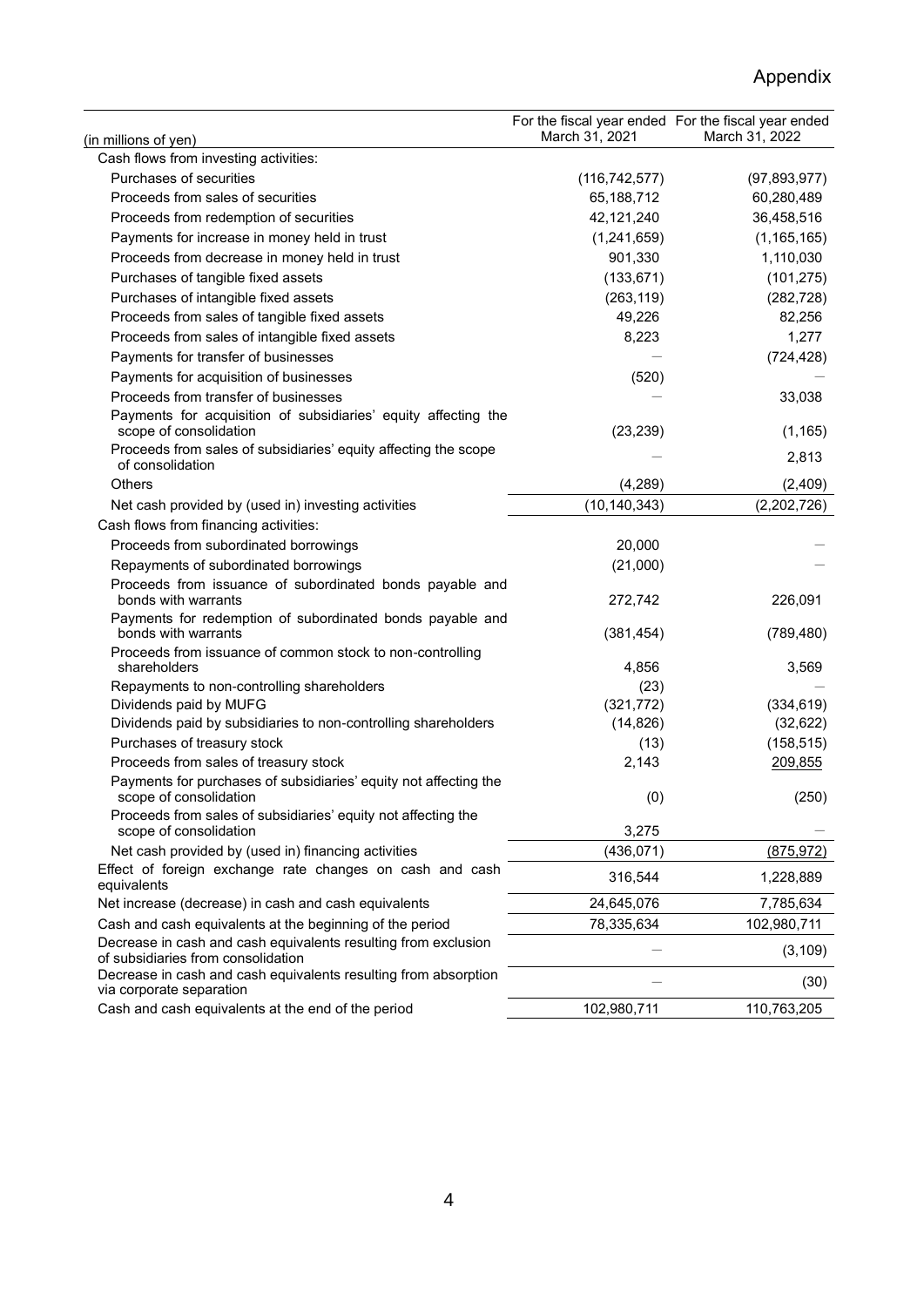# (After Correction)

| (in millions of yen)                                                                      | March 31, 2021          | For the fiscal year ended For the fiscal year ended<br>March 31, 2022 |
|-------------------------------------------------------------------------------------------|-------------------------|-----------------------------------------------------------------------|
| Cash flows from operating activities:                                                     |                         |                                                                       |
| Profits before income taxes                                                               | 1,042,036               | 1,489,857                                                             |
| Depreciation and amortization                                                             | 338,617                 | 345,199                                                               |
| Impairment losses                                                                         | 41,240                  | 174,133                                                               |
| Amortization of goodwill                                                                  | 16,833                  | 18,051                                                                |
| Equity in losses (gains) of equity method investees                                       | (321, 761)              | (441, 595)                                                            |
| Increase (decrease) in allowance for credit losses                                        | 216,270                 | 96,652                                                                |
| Increase (decrease) in reserve for bonuses                                                | 8,477                   | 15,217                                                                |
| Increase (decrease) in reserve for bonuses to directors                                   | 410                     | (18)                                                                  |
| Increase (decrease) in reserve for stocks payment                                         | (383)                   | (2, 477)                                                              |
| Decrease (increase) in net defined benefit assets                                         | (387, 415)              | (106, 980)                                                            |
| Increase (decrease) in net defined benefit liabilities                                    | 2,247                   | 645                                                                   |
| Increase (decrease) in reserve for retirement benefits to directors                       | (185)                   | (60)                                                                  |
| Increase (decrease) in reserve for loyalty award credits                                  | (12, 357)               | (540)                                                                 |
| Increase (decrease) in reserve for contingent losses                                      | (26, 234)               | 47,681                                                                |
| Interest income recognized on statement of income                                         | (2,678,691)             | (2,587,445)                                                           |
| Interest expenses recognized on statement of income                                       | 773,719                 | 543,957                                                               |
| Losses (gains) on securities                                                              | (240, 645)              | (225, 395)                                                            |
| Losses (gains) on money held in trust                                                     | 56,796                  | 21,347                                                                |
| Foreign exchange losses (gains)                                                           | (1,270,550)             | (2,788,581)                                                           |
| Losses (gains) on sales of fixed assets                                                   | (16, 630)               | (16, 862)                                                             |
| Net decrease (increase) in trading assets                                                 | (531, 184)              | 3,575,115                                                             |
| Net increase (decrease) in trading liabilities                                            | 52,686                  | (2,045,592)                                                           |
| Adjustment of unsettled trading accounts                                                  | 555,568                 | 793,285                                                               |
| Net decrease (increase) in loans and bills discounted                                     | 1,092,978               | (2, 101, 763)                                                         |
| Net increase (decrease) in deposits                                                       | 24,839,332              | 3,015,798                                                             |
| Net increase (decrease) in negotiable certificates of deposit                             | 327,904                 | 2,822,861                                                             |
| Net increase (decrease) in borrowed money (excluding                                      |                         |                                                                       |
| subordinated borrowings)                                                                  | 6,621,372               | 573,366                                                               |
| Net decrease (increase) in call loans and bills bought and others                         | 10,364,263              | 1,110,169                                                             |
| Net decrease (increase) in receivables under securities                                   |                         |                                                                       |
| borrowing transactions<br>Net increase (decrease) in call money and bills sold and others | 15,787<br>(8, 133, 589) | (977, 957)<br>2,166,231                                               |
| Net increase (decrease) in commercial papers                                              | (347, 748)              | 288,342                                                               |
| Net increase (decrease) in payables under securities lending                              |                         |                                                                       |
| transactions                                                                              | (214, 910)              | 227,626                                                               |
| Net decrease (increase) in foreign exchanges (assets)                                     | (181, 308)              | (365, 896)                                                            |
| Net increase (decrease) in foreign exchanges (liabilities)                                | (115,966)               | 75,450                                                                |
| Net increase (decrease) in short-term bonds payable                                       | 80,706                  | 273,801                                                               |
| Net increase (decrease) in issuance and redemption of                                     |                         |                                                                       |
| unsubordinated bonds payable                                                              | (287,095)               | 917,007                                                               |
| Net increase (decrease) in due to trust accounts                                          | 1,409,881               | 1,602,553                                                             |
| Interest income (cash basis)                                                              | 2,821,239               | 2,657,591                                                             |
| Interest expenses (cash basis)                                                            | (844, 633)              | (546, 500)                                                            |
| Others                                                                                    | (50, 656)               | (555,008)                                                             |
| Sub-total                                                                                 | 35,016,420              | 10,089,269                                                            |
| Income taxes                                                                              | (236, 321)              | (300, 616)                                                            |
| Refund of income taxes                                                                    | 124,847                 | 51,246                                                                |
| Net cash provided by (used in) operating activities                                       | 34,904,946              | 9,839,899                                                             |